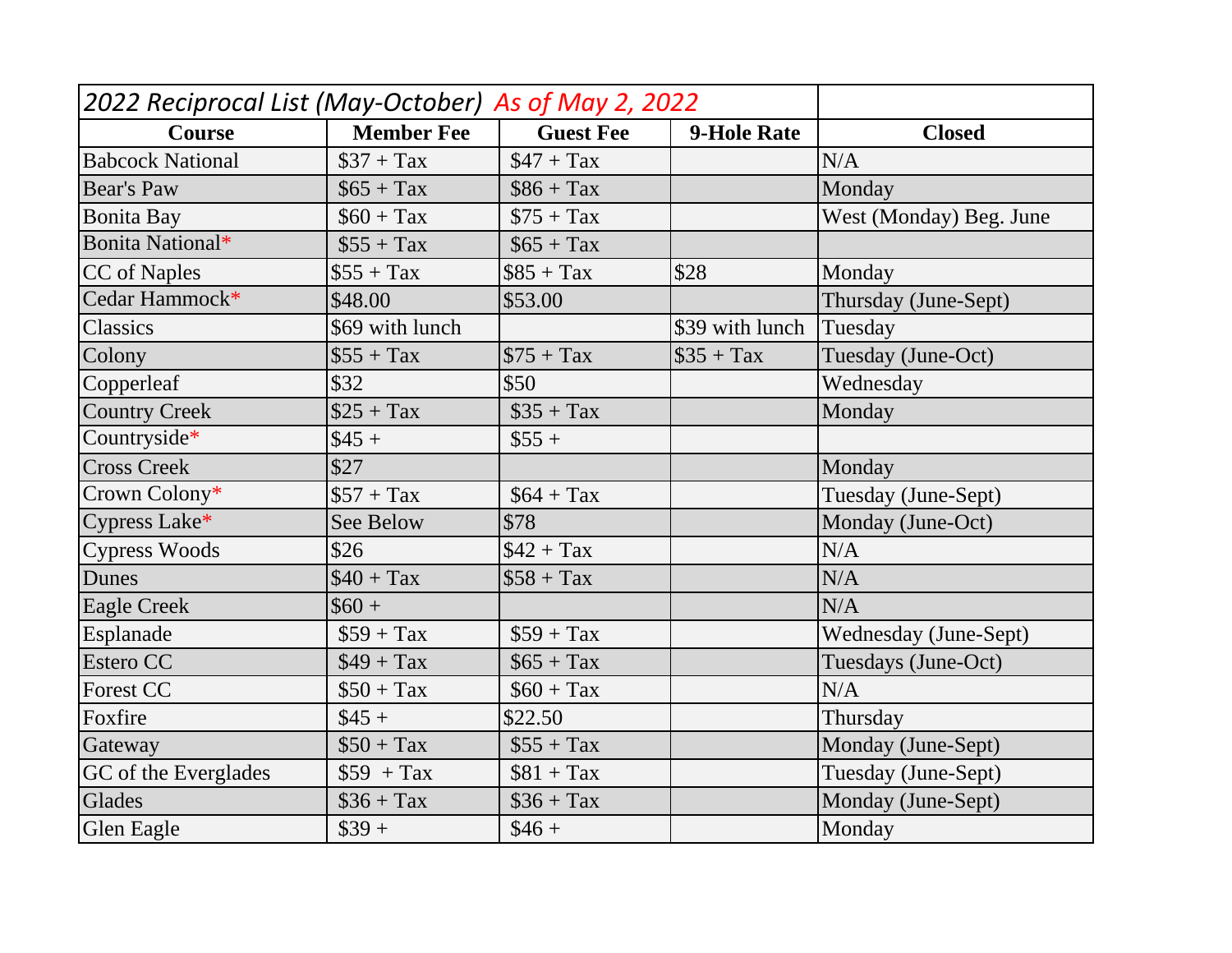| Grandezza               | $$52 + Tax$  | $$57 + Tax$  |             | Monday                     |  |
|-------------------------|--------------|--------------|-------------|----------------------------|--|
| Heritage Bay            | \$50         | \$50         | \$35        | N/A                        |  |
| Heritage Palms          | \$48         | \$53         |             | N/A                        |  |
| Herons Glen*            | See Below    |              | $$25 + Tax$ | Monday                     |  |
| Hideaway                | $$40 + Tax$  | $$43 + Tax$  | $$23 + Tax$ | Monday                     |  |
| <b>Highland Woods</b>   | \$45         |              |             |                            |  |
| Imperial Golf Club*     | $$65 + Tax$  | $$80 + Tax$  |             | Monday (June-Sept)         |  |
| <b>Kelly Greens</b>     | $$45 +$      | $$55 +$      |             | Tuesday                    |  |
| Legends                 | \$45         | \$45         |             | Thursday                   |  |
| Lexington               | $$49 + Tax$  | $$59 + Tax$  |             | N/A                        |  |
| Magnolia Landing        | $$40 + Tax$  |              |             | N/A                        |  |
| <b>Miromar Lakes</b>    | $$55 + Tax$  | $$55 + Tax$  |             | Monday                     |  |
| Naples Heritage         | $$44 + Tax$  | $$50 + Tax$  | $$24 + Tax$ | Tuesday                    |  |
| <b>Naples Lakes</b>     | $\$53 + Tax$ | $\$53 + Tax$ |             | Tuesday                    |  |
| National (Ave Maria)    | $$37 + Tax$  | $$47 + Tax$  |             | N/A                        |  |
| Olde Cypress*           | \$45         |              |             | Monday                     |  |
| Olde Hickory            | $$25 + Tax$  | $$45 + Tax$  |             | Monday                     |  |
| Palmira Golf Club       | $$50 + Tax$  | $$55 + Tax$  | $$35 +$     | Tuesday                    |  |
| <b>Panther Run</b>      | $$40 + Tax$  |              |             | Monday (June-Oct)          |  |
| <b>Pelican Preserve</b> | \$45         |              |             | N/A                        |  |
| Pelican Sound           | $48 + Tax$   | $$52 + Tax$  |             | Monday                     |  |
| Pelican's Nest          | $$60 + Tax$  | $$75 + Tax$  | $$40 + Tax$ | Wednesday (Beginning June) |  |
| Plantation              | $$45 + Tax$  | $$55 + Tax$  |             | Wednesday (June-Sept)      |  |
| Quail Village           | $$40 +$      |              | $$21 +$     | Monday                     |  |
| <b>Raptor Bay</b>       | \$49-\$59    | \$59-\$69    |             |                            |  |
| River Hall*             | $$40 + Tax$  | $$50 + Tax$  |             | Monday                     |  |
| San Carlos              | \$36         | \$41         |             | Monday                     |  |
| Sanibel Island          | \$45.00      | \$50.00      | \$35.00     | <b>Opening Mid-July</b>    |  |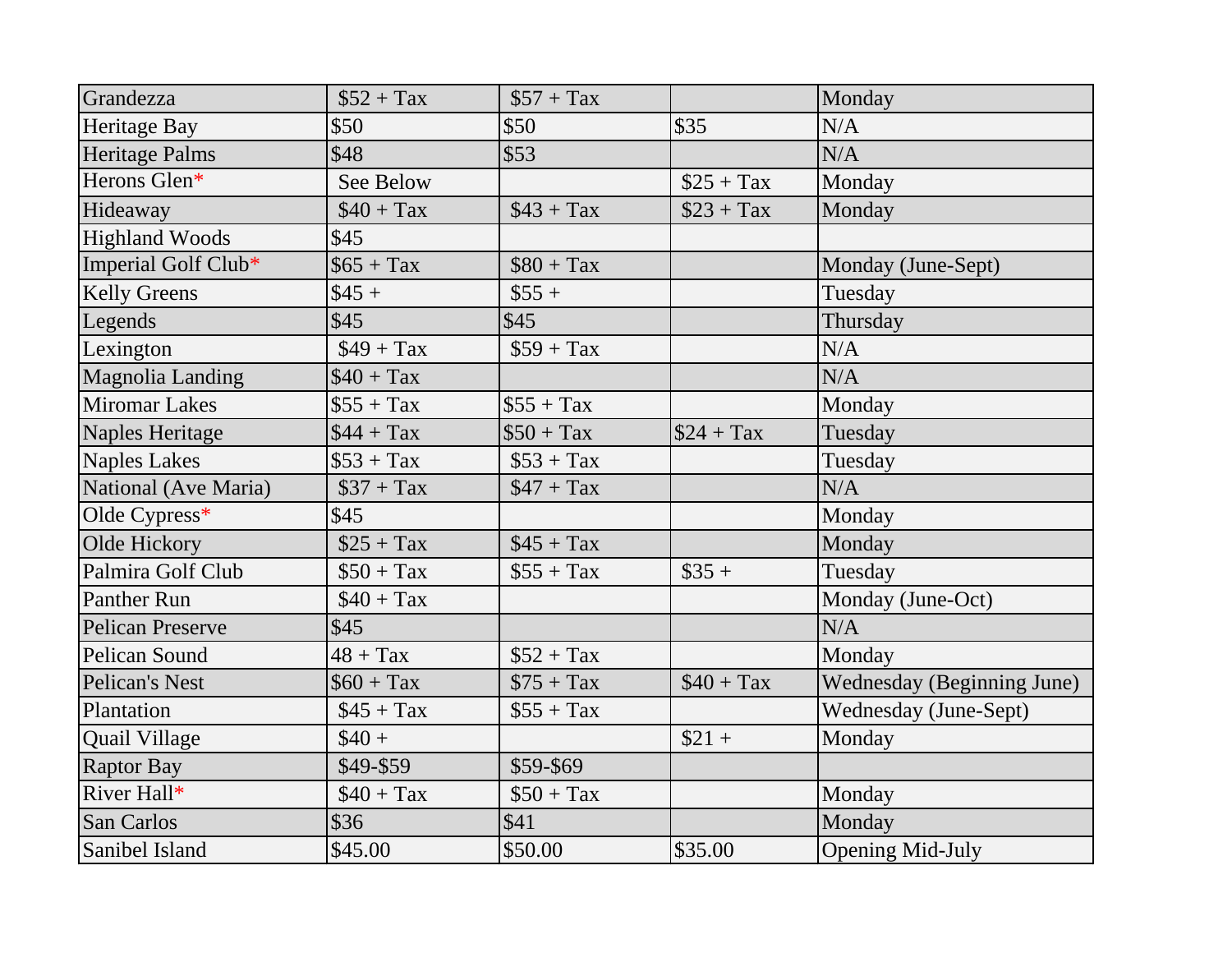| Shadowwood*                | $\$65 + Tax$ | $$75 + Tax$  |              | N/A                          |
|----------------------------|--------------|--------------|--------------|------------------------------|
| <b>Shell Point</b>         | \$40.00      | \$50.00      |              | Monday (June-Sept)           |
| Spanish Wells*             | \$55         |              | \$29         | Monday                       |
| Stonebridge                | $$48 + Tax$  |              | $\$26 + Tax$ | Tuesday                      |
| <b>Strand (The Strand)</b> | $$50 + Tax$  | $$55 + Tax$  | $\$30 + Tax$ | Monday                       |
| Twineagles                 | $$59 + Tax$  | $$59 + Tax$  |              | Wednesday                    |
| Vanderbilt*                | \$35.00      | \$65.00      | \$35.00      | Monday                       |
| Vasari CC                  | $\$55 + Tax$ |              | $\$32 + Tax$ | Wednesday                    |
| Verandah                   | $$50 + Tax$  | $$69 + Tax$  | $\$30 + Tax$ | Monday                       |
| West Bay*                  | $\$60 + Tax$ | $$80 + Tax$  | $\$35 + Tax$ | Tuesday & Wednesday          |
| <b>Whiskey Creek</b>       | \$25.00      | \$25.00      |              |                              |
| <b>Wildcat Run</b>         | $\$55 + Tax$ | $\$65 + Tax$ |              | Monday                       |
| Worthington*               | $$25 + Tax$  | $$45 + Tax$  | $\$25 + Tax$ |                              |
|                            |              |              |              | Naples (Wednesday) Beg. June |

**\*Cypress Lake:** \$78 (May 1-15, October 15-31) \$53 (May 16-October 14)

**\*Crown Colony:** Members \$52 (June-Sept) Guests \$59 (June-Sept)

**\*Cedar Hammock:** Members June-Sept (\$45) Guests June - Sept (\$50)

**\*Herons Glen:** (Before 12 pm) Members \$35 + Tax Guests \$45 + Tax (After 12 pm) Members \$29 + Tax Guests \$35 + Tax

**\*Olde Cypres:** \$45 (June-Sept)

**\*Spanish Wells:** \$39 (June-Sept) \$55 (October)

**\*West Bay:** \$55 (June-September)

**\*Shadowwood:** June - September \$55 + Tax (Member) \$65 + Tax (Guest)

**\*GC of the Everglades:** Guest Fee (June-Sept) \$61 + Tax

**\*River Hall:** Member June-Sept (\$35 + Tax) Guest June - Sept (\$45 + Tax)

**\*Imperial GC:** Member \$55 (June-Sept) Guest \$70 (June-Sept)

**\*Bonita National:** Members \$50 + Tax (June-Sept) Guests \$55 + Tax (June - Sept)

**\*Worthington:** Guests \$25 (June-September)

**\*Vanderbilt:** Guests after 12 pm (\$50)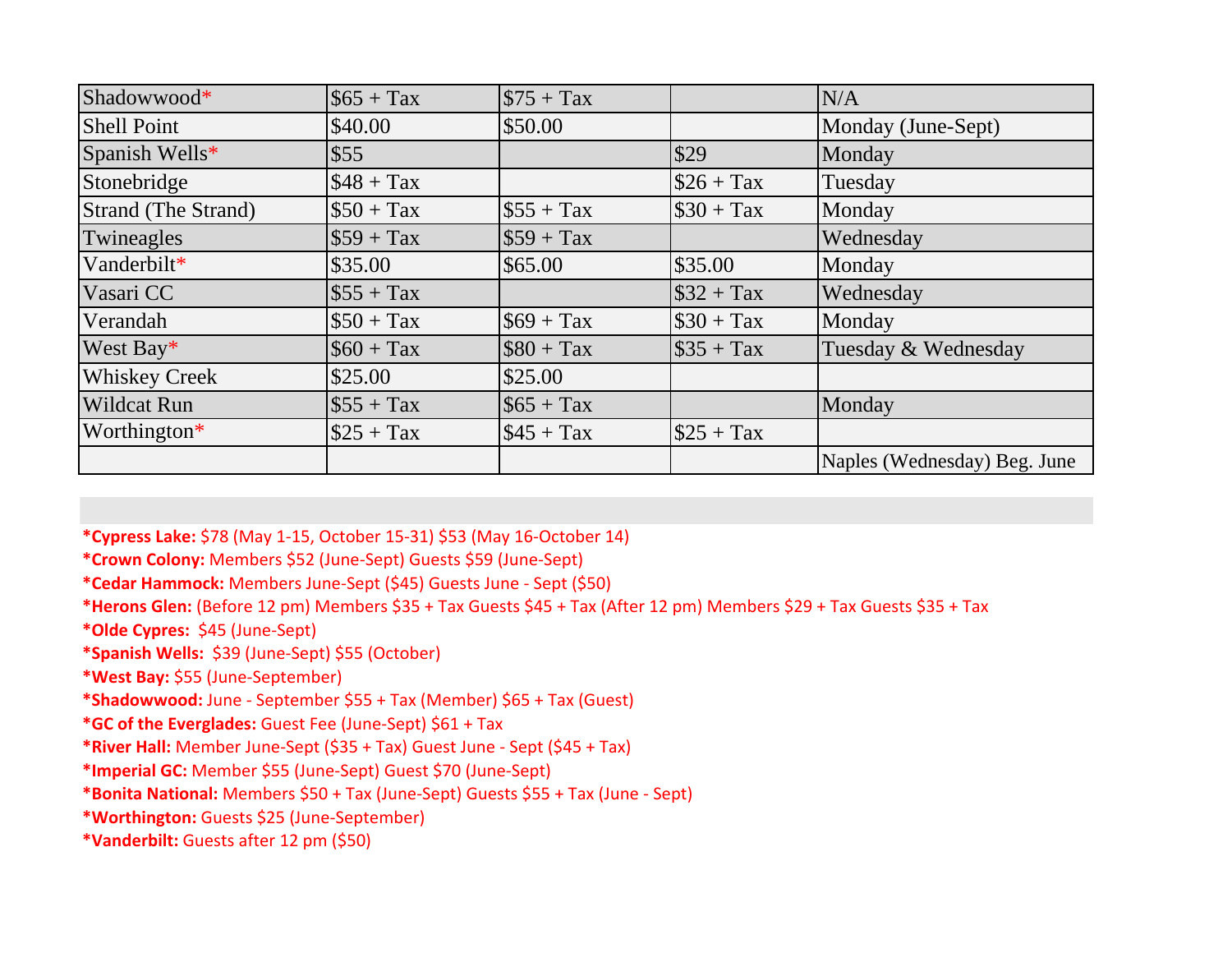**\*Countryside:** Member June-September (\$40+) Guest June-September (\$50+) **COURSES CLOSED FOR SUMMER RENOVATION Hunter's Ridge**